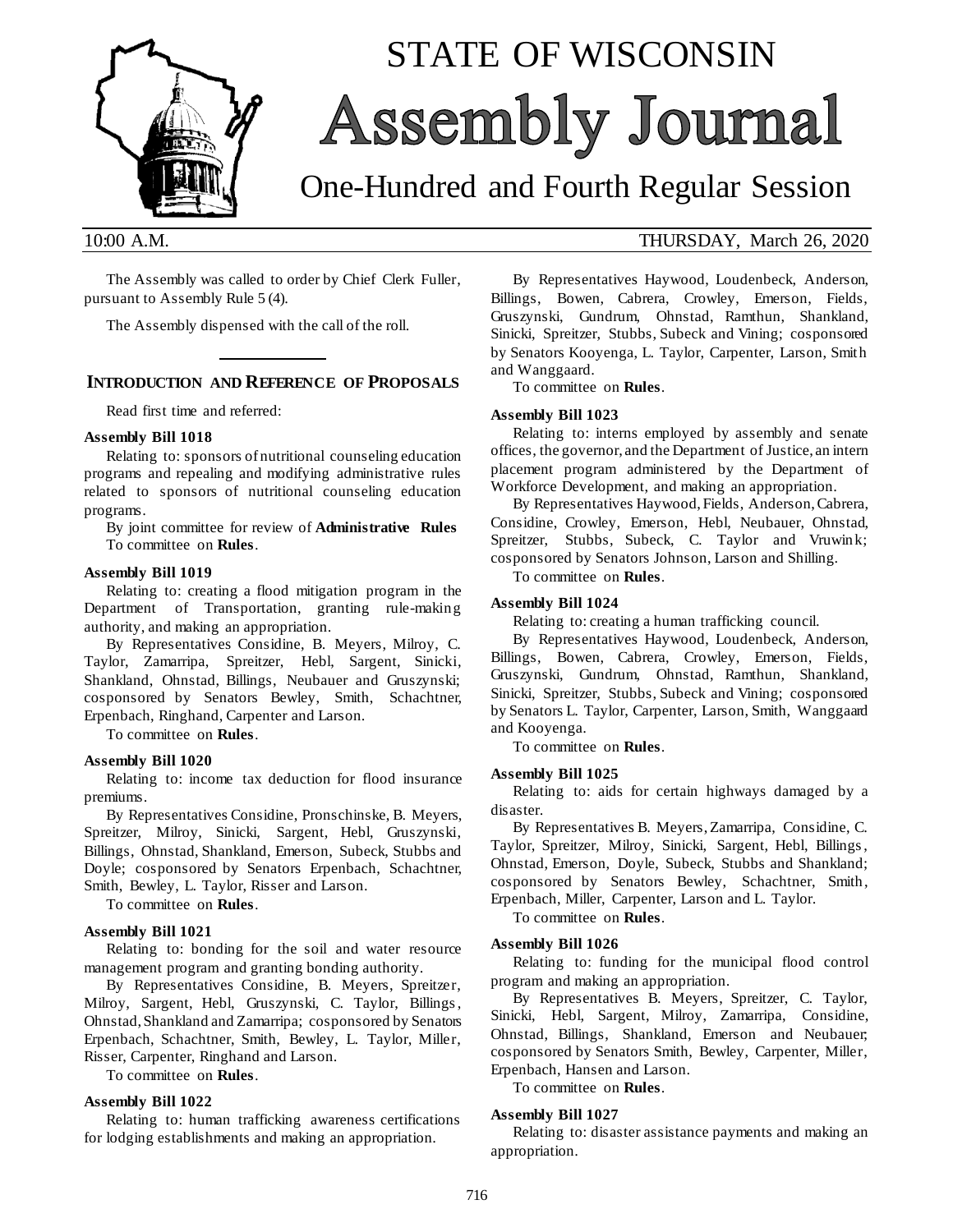By Representatives B. Meyers, Billings, Considine, Emerson, Hebl, Milroy, Neubauer, Ohnstad, Sargent, Shankland, Sinicki, Spreitzer, C. Taylor, Zamarripa and Subeck; cosponsored by Senators Schachtner, Bewley, Carpenter, Erpenbach, Miller, Smith, L. Taylor and Larson.

To committee on **Rules**.

#### **Assembly Bill 1028**

Relating to: medically accurate information.

By Representatives C. Taylor, Emerson, Neubauer, Sargent, Spreitzer, Anderson, Sinicki, Hintz, Subeck, Considine, Ohnstad, Zamarripa and Crowley; cosponsored by Senators Erpenbach, Johnson, Wirch, Smith, Ringhand, L. Taylor, Larson, Shilling, Risser, Bewley and Miller.

To committee on **Rules**.

#### **Assembly Bill 1029**

Relating to: right to choose an abortion and elimination of certain abortion-related regulations.

By Representatives C. Taylor, Emerson, Neubauer, Sargent, Spreitzer, Anderson, Sinicki, Hintz, Subeck, Considine, Ohnstad, Zamarripa and Crowley; cosponsored by Senators Erpenbach, Johnson, Wirch, Smith, Ringhand, L. Taylor, Larson, Shilling, Risser, Bewley and Miller.

To committee on **Rules**.

#### **Assembly Bill 1030**

Relating to: violence prevention grants and making an appropriation.

By Representatives Bowen, Crowley, Haywood, Anderson, Brostoff, Cabrera, Goyke, Hebl, Neubauer, Sargent, Spreitzer, Stubbs, Subeck, C. Taylor and Vining; cosponsored by Senators L. Taylor and Larson.

To committee on **Rules**.

#### **Assembly Bill 1031**

Relating to: construction and renovation of a veterans village, granting bonding authority, and making an appropriation.

By Representatives Murphy, Skowronski, Tusler, Tittl, Rohrkaste, Tauchen, Steineke and Edming; cosponsored by Senator Roth.

To committee on **Rules**.

#### **Assembly Bill 1032**

Relating to: authorized activities and operations of credit unions, automated teller machines of financial institutions, and repealing rules promulgated by the Department of Financial Institutions.

By Representative Stafsholt; cosponsored by Senator Kooyenga.

To committee on **Rules**.

#### **Assembly Bill 1033**

Relating to: allowing certain rehired annuitants to elect to not become new participants in the Wisconsin Retirement System for a defined period.

By Representatives Brandtjen, Mursau and Schraa; cosponsored by Senators Jacque and Kooyenga.

To committee on **Rules**.

#### **Assembly Bill 1034**

Relating to: suspension of the waiting period for collection of unemployment insurance benefits.

By Representatives Pronschinske, Nygren, Brostoff, Cabrera, Edming, Milroy, Schraa, Tittl, Vorpagel and Wichgers; cosponsored by Senators Jacque, Wanggaard, Carpenter, Risser and L. Taylor.

To committee on **Rules**.

#### **Assembly Bill 1035**

Relating to: regulating the sale of certain drugs and medical supplies below cost.

By Representatives Ott, Ramthun, Schraa, Murphy, Allen, Dittrich, Brandtjen, Rohrkaste, Wichgers and Brooks; cosponsored by Senators Kooyenga, Carpenter, Craig, Stroebel and Jacque.

To committee on **Rules**.

#### **Assembly Bill 1036**

Relating to: juvenile court jurisdiction; the serious juvenile offender program; extending out-of-home care to 21 years of age for certain persons; juvenile interrogations; deferred prosecution agreements and diversion services for juveniles; the authority of school districts and school resource officers to respond to school-based behavior; providing an exemption from emergency rule procedures; providing an exemption from rule-making procedures; granting rulemaking authority; and making an appropriation.

By Representatives Goyke, Emerson, Crowley, Doyle, Anderson, Bowen, Considine, Spreitzer, Ohnstad, Billings , Pope, Neubauer, Zamarripa and C. Taylor; cosponsored by Senators Miller, Larson and Smith.

To committee on **Rules**.

#### **Assembly Bill 1037**

Relating to: the length of time for a declared state of emergency; reporting of arrests for a violation of an order relating to the control of an outbreak or epidemic; requiring legislative approval of any statewide order mandating individuals to stay at home for reasons related to an epidemic, pandemic, or communicable disease; requiring a written report to the legislature detailing the justification for any ban of gatherings of 50 or fewer individuals.

By Representatives Sortwell, Ramthun, Brandtjen and Wichgers; cosponsored by Senators Craig and Kapenga.

To committee on **Rules**.

## **\_\_\_\_\_\_\_\_\_\_\_\_\_ COMMITTEE REPORTS**

The committee on **Campaigns and Elections** reports and recommends:

#### **Assembly Bill 64**

Relating to: aids to counties and municipalities for certain special election costs and making an appropriation.

Passage:

Ayes: 7 - Representatives Tusler, Brandtjen, Sortwell, Murphy, Zamarripa, Subeck and Spreitzer.

Noes: 0.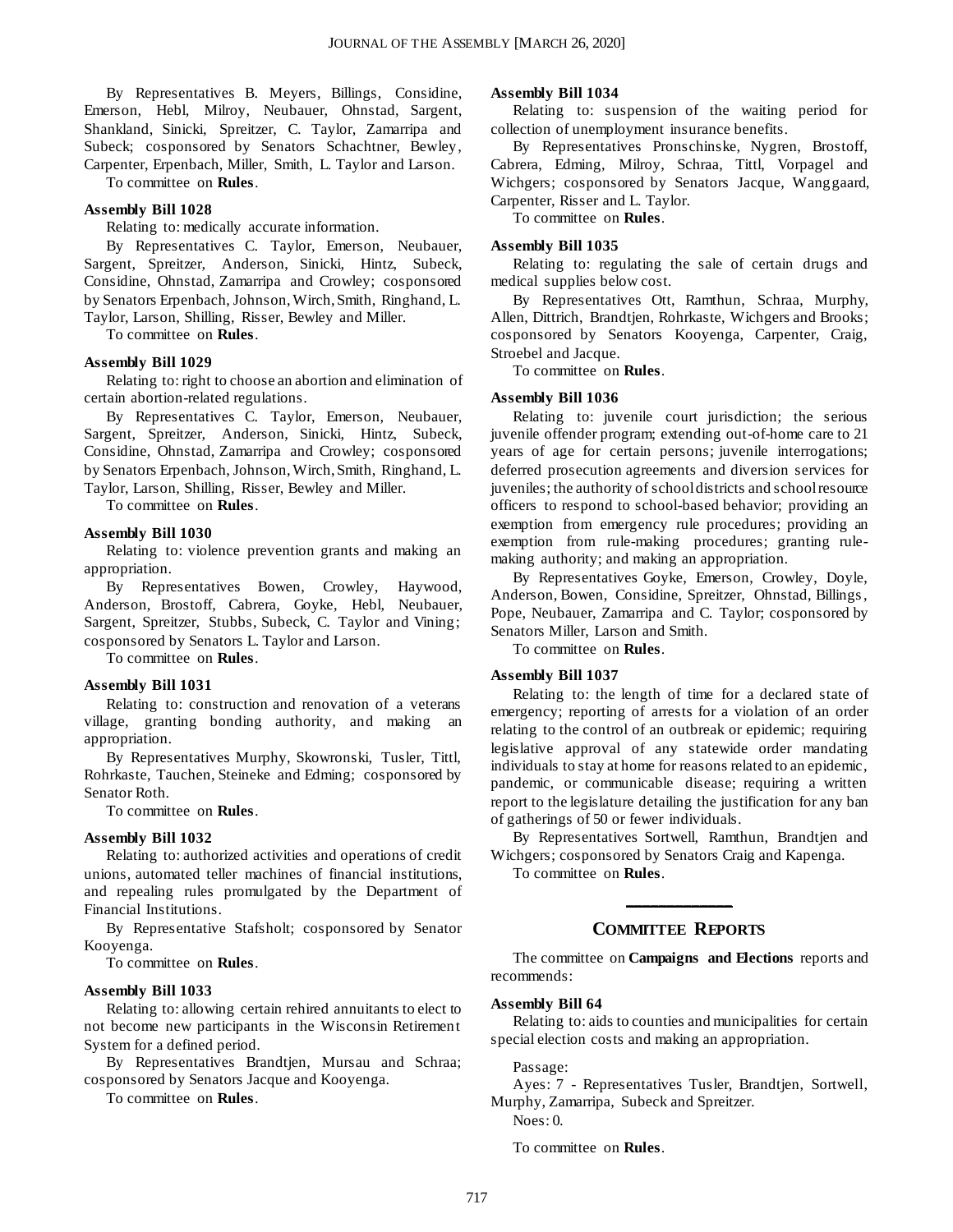*RON TUSLER* Chairperson Committee on Campaigns and Elections

The committee on **Colleges and Universities** reports and recommends:

**\_\_\_\_\_\_\_\_\_\_\_\_\_**

#### **Assembly Bill 452**

Relating to: the University of Wisconsin Missing-in-Action Recovery and Identification Project and making an appropriation.

Passage:

Ayes: 15 - Representatives Murphy, Tranel, Wittke, Quinn, Summerfield, Petryk, Ballweg, Stafsholt, Duchow, Shankland, Billings, Hesselbein, Anderson, Emerson and Stubbs.

 $N$ oes: 0.

To committee on **Rules**.

*DAVID MURPHY* Chairperson Committee on Colleges and Universities

The committee on **Constitution and Ethics** reports and recommends:

**\_\_\_\_\_\_\_\_\_\_\_\_\_**

#### **Assembly Joint Resolution 108**

Relating to: prohibiting the governor from using the partial veto to increase state expenditures (first consideration).

Adoption:

Ayes: 6 - Representatives Wichgers, Allen, Thiesfeldt, Magnafici, Neylon and Ramthun.

Noes: 3 - Representatives Hebl, Brostoff and Cabrera.

To committee on **Rules**.

*CHUCK WICHGERS* Chairperson Committee on Constitution and Ethics

The committee on **Consumer Protection** reports and recommends:

**\_\_\_\_\_\_\_\_\_\_\_\_\_**

#### **Assembly Bill 345**

Relating to: immunity for motor vehicle sellers.

Passage:

Ayes: 9 - Representatives Pronschinske, Tittl, Skowronski, Edming, Oldenburg, VanderMeer, Pope, Sinicki and Cabrera.

Noes: 0.

To committee on **Rules**.

#### **Assembly Bill 631**

Relating to: repair and replacement of implements of husbandry under warranty.

Assembly Amendment 2 adoption:

Ayes: 8 - Representatives Pronschinske, Tittl, Skowronski, Edming, VanderMeer, Pope, Sinicki and Cabrera.

Noes: 0.

Assembly Amendment 3 adoption:

Ayes: 8 - Representatives Pronschinske, Tittl, Skowronski, Edming, VanderMeer, Pope, Sinicki and Cabrera.

Noes: 0.

Passage as amended:

Ayes: 8 - Representatives Pronschinske, Tittl, Skowronski, Edming, VanderMeer, Pope, Sinicki and Cabrera.

Noes: 0.

To committee on **Rules**.

*TREIG PRONSCHINSKE* Chairperson Committee on Consumer Protection

The committee on **Corrections** reports and recommends :

**\_\_\_\_\_\_\_\_\_\_\_\_\_**

#### **Assembly Bill 908**

Relating to: measuring a school district's improvement for the school and school district accountability report.

Passage:

Ayes: 8 - Representatives Schraa, Brandtjen, Snyder, James, Kurtz, Bowen, Goyke and Stubbs.

Noes: 0.

To committee on **Rules**.

*MICHAEL SCHRAA* Chairperson Committee on Corrections

The committee on **Criminal Justice and Public Safety** reports and recommends:

**\_\_\_\_\_\_\_\_\_\_\_\_\_**

#### **Assembly Bill 7**

Relating to: the intoxicated operation of snowmobiles.

Passage:

Ayes: 6 - Representatives Spiros, Steffen, Horlacher, Krug, Crowley and Cabrera.

Noes: 2 - Representatives Sortwell and Schraa.

To committee on **Rules**.

#### **Assembly Bill 16**

Relating to: committing a fifth or sixth offense related to operating a vehicle while intoxicated and providing a penalty.

Assembly Amendment 1 adoption:

Ayes: 9 - Representatives Spiros, Sortwell, Ott, Schraa, Krug, Emerson, Duchow, Stubbs and McGuire. Noes: 0.

Passage as amended: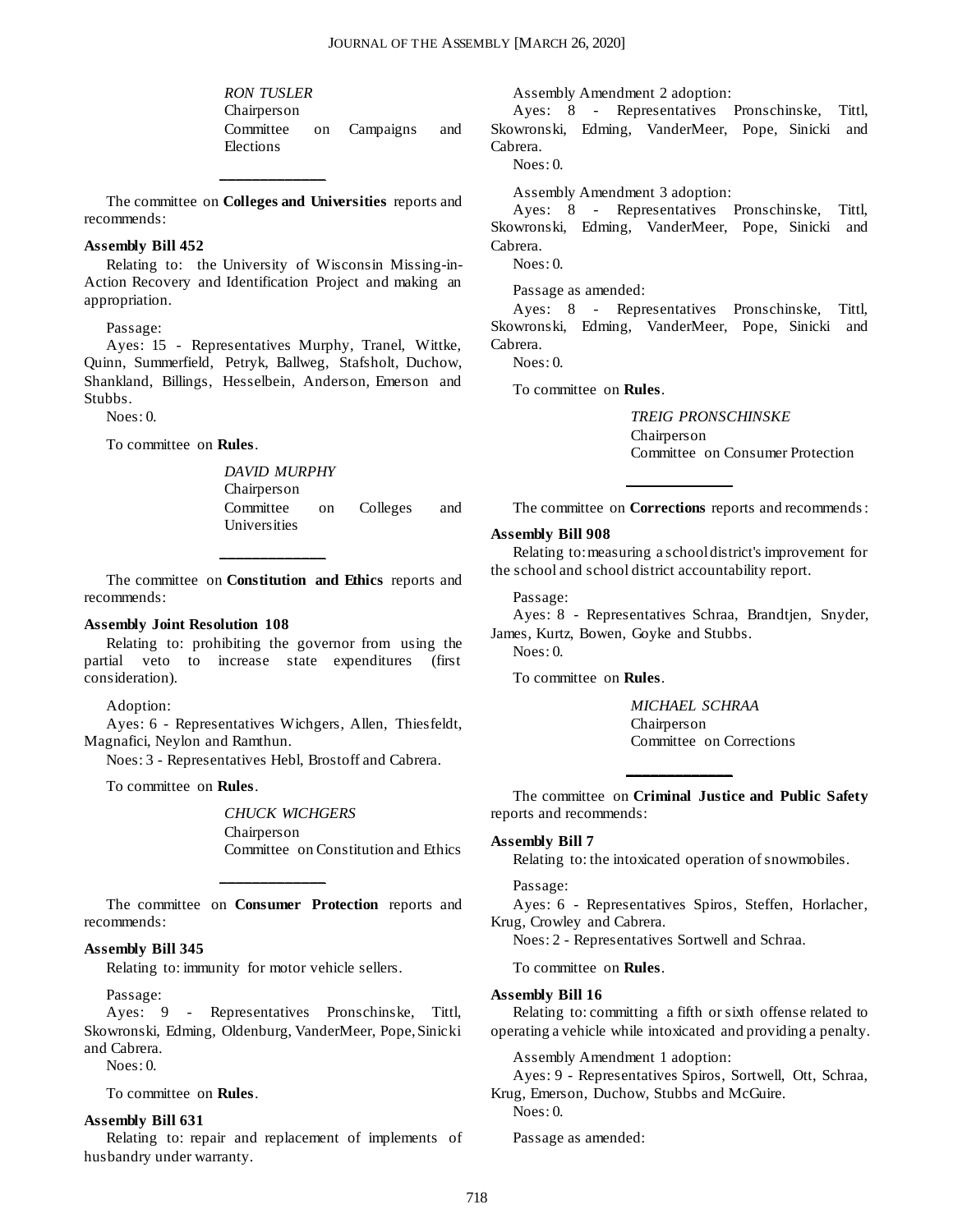Ayes: 6 - Representatives Spiros, Sortwell, Ott, Novak, Krug and Duchow.

Noes: 5 - Representatives Schraa, Emerson, Spreitzer, Stubbs and McGuire.

#### To committee on **Rules**.

#### **Assembly Bill 259**

Relating to: stalking.

Assembly Substitute Amendment 1 adoption:

Ayes: 11 - Representatives Spiros, Sortwell, Ott, Novak, Schraa, Krug, Emerson, Spreitzer, Duchow, Stubbs and McGuire.

 $N$ oes: 0.

Passage as amended:

Ayes: 11 - Representatives Spiros, Sortwell, Ott, Novak, Schraa, Krug, Emerson, Spreitzer, Duchow, Stubbs and McGuire.

 $N$ oes: 0.

#### To committee on **Rules**.

#### **Assembly Bill 350**

Relating to: money laundering and providing a penalty.

Passage:

Ayes: 13 - Representatives Spiros, Sortwell, Ott, Steffen, Horlacher, Novak, Schraa, Crowley, Emerson, Spreitzer, Duchow, Stubbs and McGuire.

 $N$ oes: 0.

To committee on **Rules**.

#### **Assembly Bill 568**

Relating to: a statewide urban search and rescue task force and making an appropriation.

Assembly Amendment 1 adoption:

Ayes: 14 - Representatives Spiros, Sortwell, Ott, Steffen, Horlacher, Novak, Schraa, Krug, Crowley, Emerson, Spreitzer, Duchow, Stubbs and McGuire.

Noes: 0.

Passage as amended:

Ayes: 13 - Representatives Spiros, Sortwell, Ott, Horlacher, Novak, Schraa, Krug, Crowley, Emerson, Spreitzer, Duchow, Stubbs and McGuire.

Noes: 1 - Representative Steffen.

To committee on **Rules**.

#### **Assembly Bill 746**

Relating to: traffic violations when emergency or roadside response vehicles are present and providing a penalty.

Passage:

Ayes: 14 - Representatives Spiros, Sortwell, Ott, Steffen, Horlacher, Novak, Schraa, Krug, Crowley, Emerson, Spreitzer, Duchow, Stubbs and McGuire.

Noes: 0.

To committee on **Rules**.

*JOHN SPIROS* Chairperson Committee on Criminal Justice and Public Safety

The committee on **Education** reports and recommends:

**\_\_\_\_\_\_\_\_\_\_\_\_\_**

#### **Assembly Bill 232**

Relating to: teacher preparatory programs and granting rule-making authority.

#### Passage:

Ayes: 14 - Representatives Thiesfeldt, Kitchens, Jagler, Wittke, Mursau, Quinn, Ramthun, Wichgers, Pope, Bowen, Considine, L. Myers, Hebl and Vruwink.

Noes: 0.

To committee on **Rules**.

*JEREMY THIESFELDT* Chairperson Committee on Education

The committee on **Environment** reports and recommends:

**\_\_\_\_\_\_\_\_\_\_\_\_\_**

#### **Assembly Bill 842**

Relating to: providing funding related to PFAS programs and positions, granting rule-making authority, and making an appropriation.

Passage:

Ayes: 12 - Representatives Kitchens, Oldenburg, Tusler, Novak, Kurtz, James, Kuglitsch, Krug, Hebl, Anderson, Shankland and Neubauer.

Noes: 0.

To committee on **Rules**.

#### **Assembly Bill 843**

Relating to: PFAS standards and grant programs, providing blood testing for certain individuals, requiring a cancer cluster study, extending the time limit for emergency rule procedures, providing an exemption from emergency rule procedures, and granting rule-making authority.

Assembly Amendment 1 adoption:

Ayes: 12 - Representatives Kitchens, Oldenburg, Tusler, Novak, Kurtz, James, Kuglitsch, Krug, Hebl, Anderson, Shankland and Neubauer.

Noes: 0.

Passage as amended:

Ayes: 11 - Representatives Kitchens, Oldenburg, Tusler, Novak, Kurtz, James, Kuglitsch, Hebl, Anderson, Shankland and Neubauer.

Noes: 1 - Representative Krug.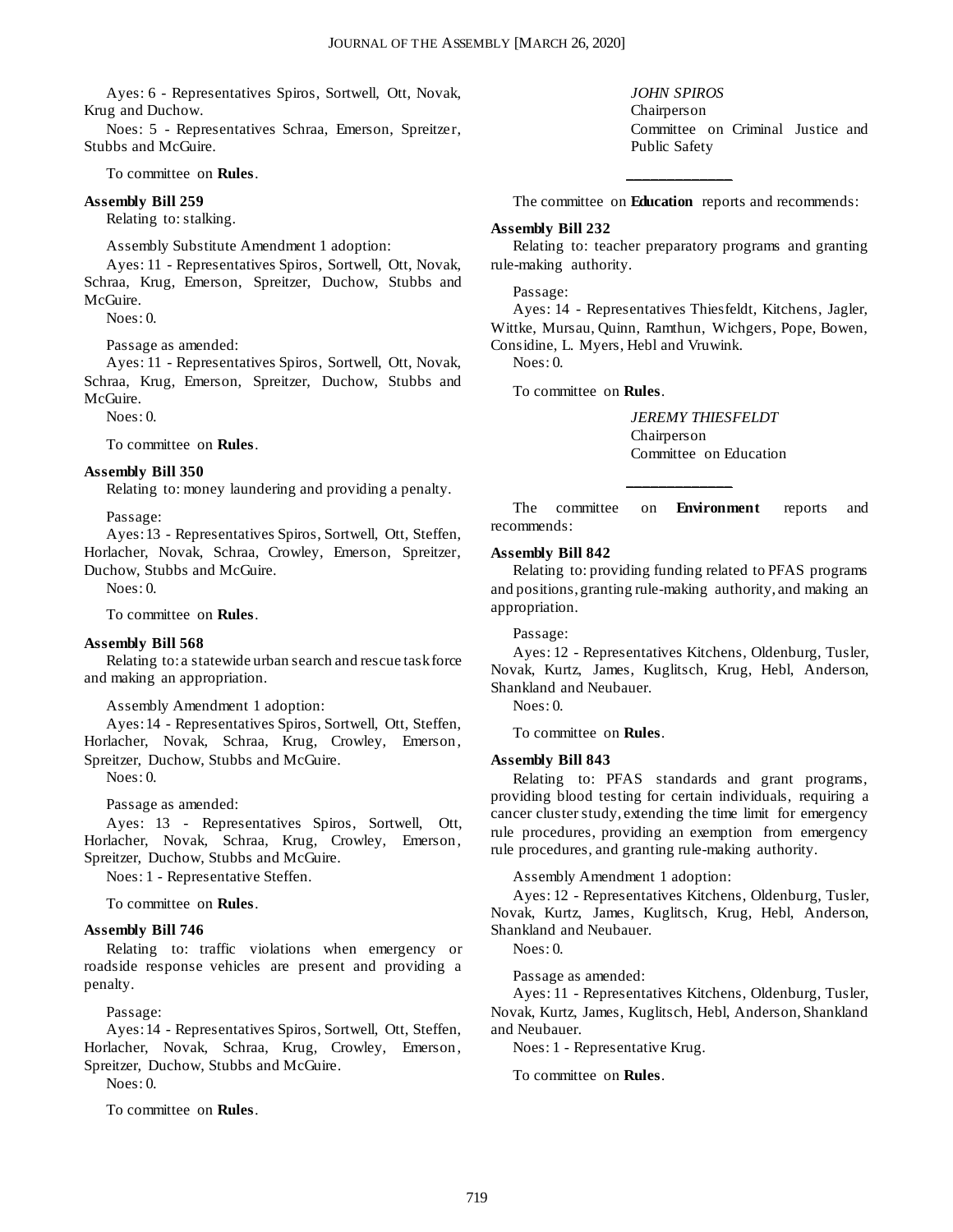*JOEL KITCHENS* Chairperson Committee on Environment

The committee on **Family Law** reports and recommends :

**\_\_\_\_\_\_\_\_\_\_\_\_\_**

#### **Assembly Bill 166**

Relating to: presumption and conclusive determination of paternity on the basis of genetic test results and orders that may be granted on the basis of genetic test results.

Passage:

Ayes: 9 - Representatives Rodriguez, James, Duchow, Tauchen, Plumer, Pronschinske, Doyle, Emerson and Brostoff.

Noes: 0.

To committee on **Rules**.

*JESSIE RODRIGUEZ* Chairperson Committee on Family Law

The committee on **Federalism and Interstate Relations** reports and recommends:

**\_\_\_\_\_\_\_\_\_\_\_\_\_**

#### **Assembly Bill 380**

Relating to: federal emergency management assistance payments to municipalities.

Assembly Amendment 2 adoption:

Ayes: 5 - Representatives Vorpagel, Kerkman, Horlacher, C. Taylor and L. Myers.

Noes: 0.

Passage as amended:

Ayes: 6 - Representatives Vorpagel, Schraa, Kerkman, Horlacher, C. Taylor and L. Myers. Noes: 0.

To committee on **Rules**.

*TYLER VORPAGEL* Chairperson Committee on Federalism and Interstate Relations

The joint committee on **Finance** reports and recommends:

**\_\_\_\_\_\_\_\_\_\_\_\_\_**

#### **Assembly Bill 501**

Relating to: funding the public defender pay progression and making an appropriation.

Assembly Amendment 1 adoption:

Ayes: 16 - Senator Darling and Representative Nygren; Senators Olsen, Tiffany, Marklein, Stroebel, LeMahieu, Erpenbach and Johnson; Representatives Loudenbeck, Born, Rohrkaste, Katsma, Zimmerman, C. Taylor and Goyke.

Noes: 0.

Passage as amended:

Ayes: 16 - Senator Darling and Representative Nygren; Senators Olsen, Tiffany, Marklein, Stroebel, LeMahieu, Erpenbach and Johnson; Representatives Loudenbeck, Born, Rohrkaste, Katsma, Zimmerman, C. Taylor and Goyke. Noes: 0.

To committee on **Rules**.

#### **Assembly Bill 536**

Relating to: establishing a career advancement scholarship program and making an appropriation.

Assembly Amendment 1 adoption:

Ayes: 16 - Senator Darling and Representative Nygren; Senators Olsen, Tiffany, Marklein, Stroebel, LeMahieu, Erpenbach and Johnson; Representatives Loudenbeck, Born, Rohrkaste, Katsma, Zimmerman, C. Taylor and Goyke.

Noes: 0.

Passage as amended:

Ayes: 16 - Senator Darling and Representative Nygren; Senators Olsen, Tiffany, Marklein, Stroebel, LeMahieu, Erpenbach and Johnson; Representatives Loudenbeck, Born, Rohrkaste, Katsma, Zimmerman, C. Taylor and Goyke.

Noes: 0.

To committee on **Rules**.

#### **Assembly Bill 742**

Relating to: emergency medical services funding assistance and making an appropriation.

Passage:

Ayes: 14 - Senator Darling and Representative Nygren; Senators Olsen, Marklein, Stroebel, LeMahieu, Erpenbach and Johnson; Representatives Loudenbeck, Born, Katsma, Zimmerman, C. Taylor and Goyke.

Noes: 0.

To committee on **Rules**.

*JOHN NYGREN* Assembly Co-Chairperson Joint Committee on Finance

The committee on **Forestry, Parks and Outdoor Recreation** reports and recommends:

**\_\_\_\_\_\_\_\_\_\_\_\_\_**

#### **Assembly Bill 134**

Relating to: amounts obligated under the Warren Knowles-Gaylord Nelson Stewardship 2000 Program for water infrastructure projects in state parks and making an appropriation.

Assembly Amendment 1 adoption:

Ayes: 11 - Representatives Mursau, Pronschinske, Felzkowski, Swearingen, Edming, Wichgers, Tusler, Milroy, Spreitzer, Gruszynski and Sinicki.

Noes: 0.

Passage as amended:

Ayes: 11 - Representatives Mursau, Pronschinske, Felzkowski, Swearingen, Edming, Wichgers, Tusler, Milroy, Spreitzer, Gruszynski and Sinicki. Noes: 0.

720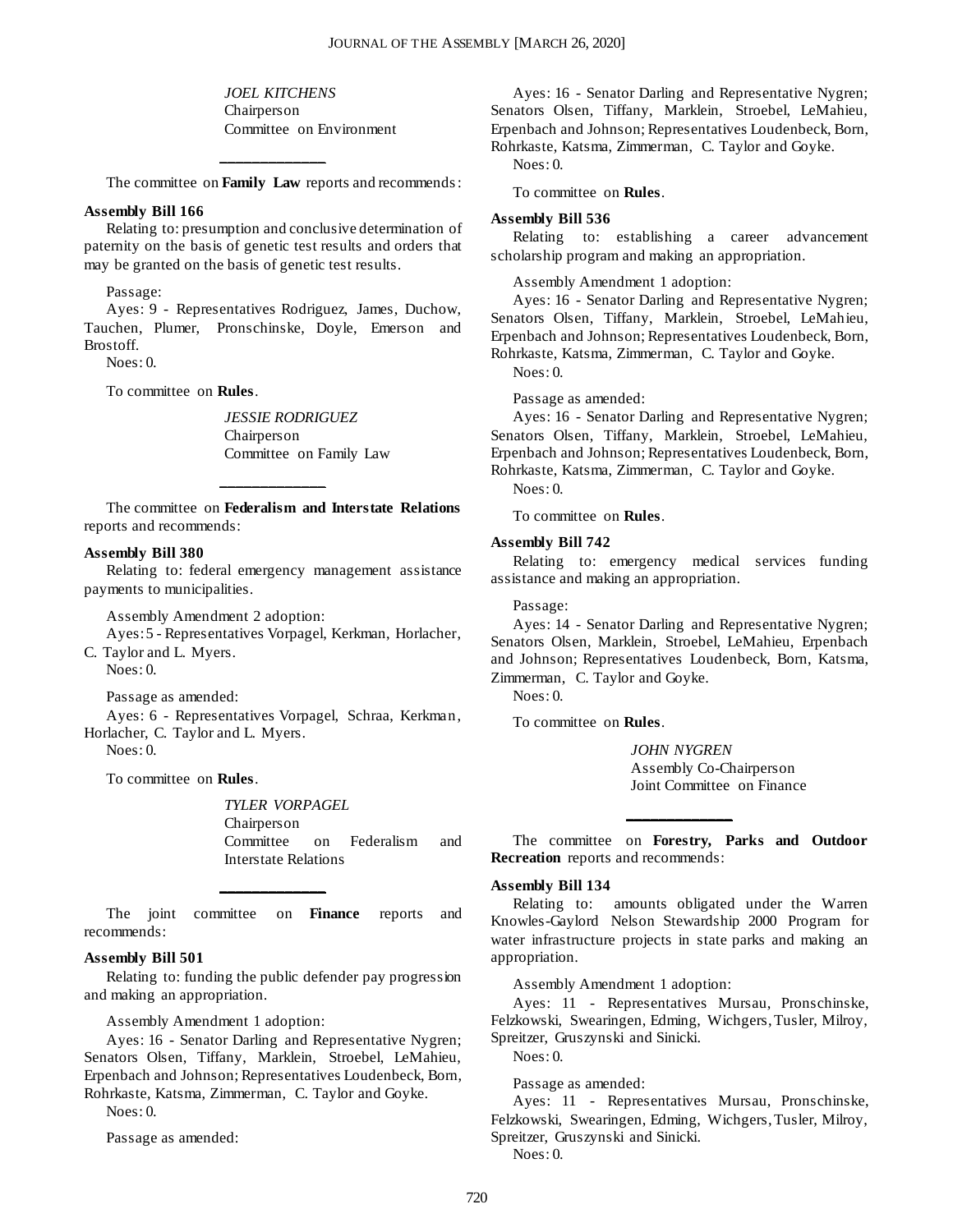To committee on **Rules**.

*JEFFREY MURSAU* Chairperson Committee on Forestry, Parks and Outdoor Recreation

The committee on **Government Accountability and Oversight** reports and recommends:

**\_\_\_\_\_\_\_\_\_\_\_\_\_**

#### **Assembly Bill 513**

Relating to: creation of a prosecutor board and a state prosecutors office and making an appropriation.

#### Passage:

Ayes: 8 - Representatives Steffen, Brandtjen, Krug, August, Pope, Sinicki, Vruwink and Billings.

Noes: 1 - Representative Hutton.

To committee on **Rules**.

#### **Assembly Bill 629**

Relating to: biennial reports regarding fees charged by executive state agencies.

Passage:

Ayes: 7 - Representatives Steffen, Brandtjen, Krug, Wichgers, Kuglitsch, August and Hutton.

Noes: 4 - Representatives Pope, Sinicki, Vruwink and Billings.

To committee on **Rules**.

*DAVID STEFFEN* Chairperson Committee on Government Accountability and Oversight

The committee on **Health** reports and recommends:

**\_\_\_\_\_\_\_\_\_\_\_\_\_**

#### **Assembly Bill 462**

Relating to: right to specific staffing arrangements for certain patients in an intensive treatment program.

Assembly Amendment 1 adoption:

Ayes: 11 - Representatives Sanfelippo, Kurtz, Rodriguez, Edming, Skowronski, Wichgers, Murphy, VanderMeer, Felzkowski, Magnafici and Vining.

Noes: 4 - Representatives Kolste, Riemer, Subeck and Anderson.

Passage as amended:

Ayes: 11 - Representatives Sanfelippo, Kurtz, Rodriguez, Edming, Skowronski, Wichgers, Murphy, VanderMeer, Felzkowski, Magnafici and Vining.

Noes: 4 - Representatives Kolste, Riemer, Subeck and Anderson.

To committee on **Rules**.

#### **Assembly Bill 741**

Relating to: ambulance staffing and emergency medical personnel.

Assembly Amendment 1 adoption:

Ayes: 15 - Representatives Sanfelippo, Kurtz, Rodriguez, Edming, Skowronski, Wichgers, Murphy, VanderMeer, Felzkowski, Magnafici, Kolste, Riemer, Subeck, Anderson and Vining.

Noes: 0.

Passage as amended:

Ayes: 10 - Representatives Sanfelippo, Kurtz, Rodriguez, Edming, Skowronski, Wichgers, Murphy, VanderMeer, Felzkowski and Magnafici.

Noes: 5 - Representatives Kolste, Riemer, Subeck, Anderson and Vining.

To committee on **Rules**.

*JOE SANFELIPPO* Chairperson Committee on Health

The committee on **Housing and Real Estate** reports and recommends:

**\_\_\_\_\_\_\_\_\_\_\_\_\_**

#### **Assembly Bill 685**

Relating to: creating a pre-filing notice requirement applicable to a dispute between a condominium association and a unit owner.

Assembly Amendment 1 adoption:

Ayes: 9 - Representatives Jagler, Allen, Quinn, Brooks, Murphy, Pronschinske, Stuck, Zamarripa and Haywood. Noes: 0.

Passage as amended:

Ayes: 9 - Representatives Jagler, Allen, Quinn, Brooks, Murphy, Pronschinske, Stuck, Zamarripa and Haywood. Noes: 0.

To committee on **Rules**.

*JOHN JAGLER* Chairperson Committee on Housing and Real Estate

The committee on **Jobs and the Economy** reports and recommends:

**\_\_\_\_\_\_\_\_\_\_\_\_\_**

#### **Assembly Bill 837**

Relating to: purchase and renovation of a center for the employment of blind and visually impaired individuals, sale of the existing center, granting bonding authority, and making an appropriation.

Assembly Amendment 1 adoption:

Ayes: 14 - Representatives Neylon, Snyder, Dittrich, Kulp, Tittl, Macco, Wittke, Magnafici, Ballweg, Ohnstad, Neubauer, Stuck, Fields and Zamarripa.

Noes: 0.

Passage:

Ayes: 13 - Representatives Neylon, Snyder, Dittrich, Kulp, Tittl, Macco, Wittke, Magnafici, Ballweg, Neubauer, Stuck, Fields and Zamarripa.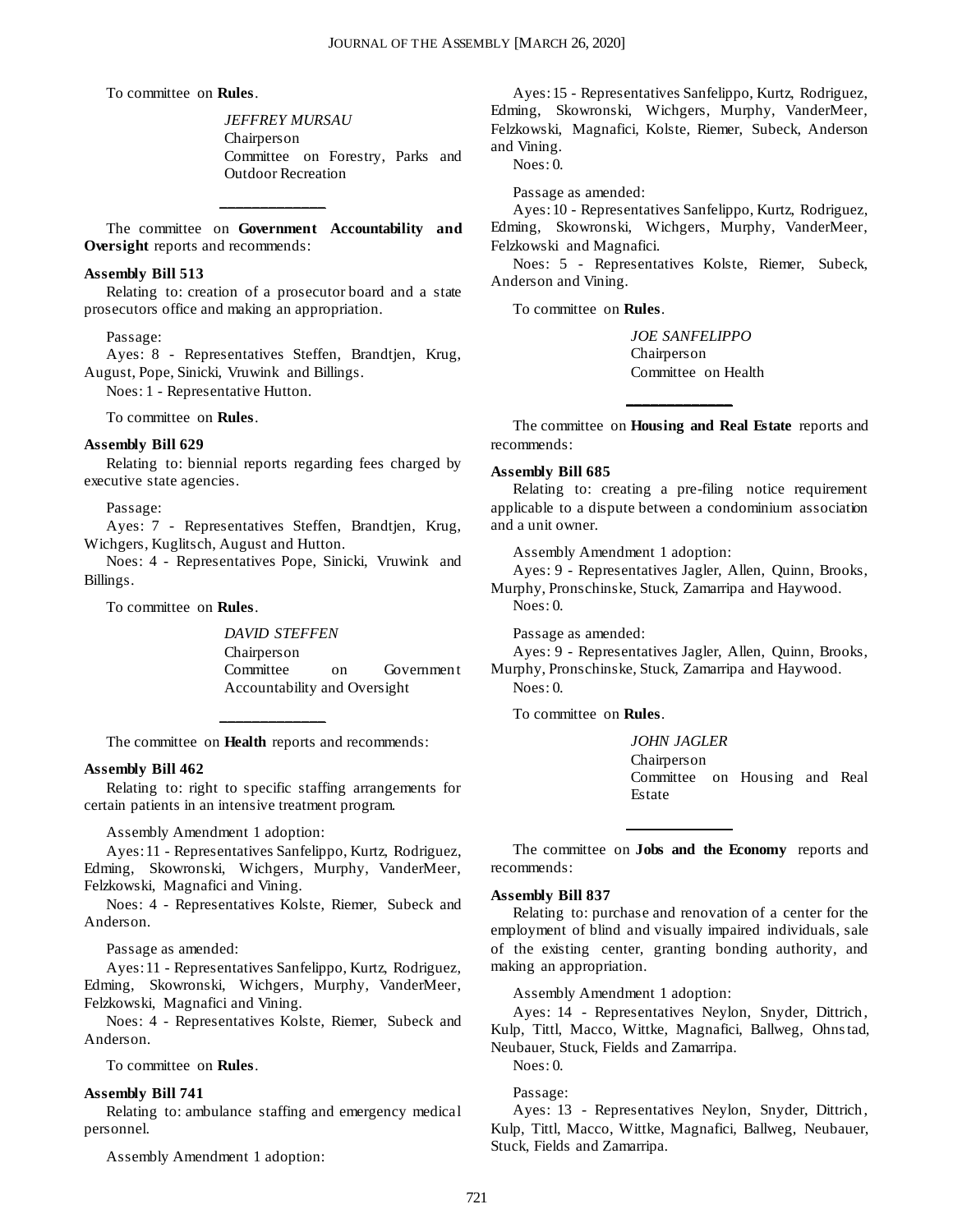Noes: 1 - Representative Ohnstad.

To committee on **Rules**.

*ADAM NEYLON* Chairperson Committee on Jobs and the Economy

**\_\_\_\_\_\_\_\_\_\_\_\_\_** The committee on **Judiciary** reports and recommends:

#### **Assembly Bill 35**

Relating to: entering certain places with intent to commit battery and providing a penalty.

#### Passage:

Ayes: 6 - Representatives Ott, Horlacher, Thiesfeldt, Brooks, Kerkman and Sanfelippo.

Noes: 3 - Representatives Anderson, Hebl and Goyke.

To committee on **Rules**.

#### **Assembly Bill 356**

Relating to: intoxicated operation of all-terrain vehicles, utility terrain vehicles, off-highway motorcycles, snowmobiles, and motorboats and providing a penalty.

Assembly Amendment 1 introduction and adoption:

Ayes: 7 - Representatives Ott, Horlacher, Thiesfeldt, Tusler, Kerkman, Anderson and Hebl.

Noes: 0.

Passage as amended:

Ayes: 7 - Representatives Ott, Horlacher, Thiesfeldt, Tusler, Kerkman, Anderson and Hebl.

Noes: 0.

To committee on **Rules**.

#### **Assembly Bill 514**

Relating to: Public Defender Board regulation.

Passage:

Ayes: 7 - Representatives Ott, Horlacher, Thiesfeldt, Brooks, Kerkman, Anderson and Hebl.

Noes: 0.

To committee on **Rules**.

#### **Assembly Bill 846**

Relating to: voice recordings of testimony that forms the basis of an application for a search warrant.

Passage:

Ayes: 8 - Representatives Ott, Horlacher, Thiesfeldt, Brooks, Tusler, Kerkman, Anderson and Hebl.

Noes: 1 - Representative Cabrera.

To committee on **Rules**.

#### **Assembly Bill 854**

Relating to: adopting revisions to the state's uniform limited partnership law and the state's limited liability company law; making modifications to the state's uniform partnership law; procedures applicable to business corporations and nonstock corporations; certificates of authority of service insurance corporations; providing an

exemption from emergency rule procedures; granting rulemaking authority; and providing a penalty.

Passage:

Ayes: 9 - Representatives Ott, Horlacher, Thiesfeldt, Brooks, Tusler, Kerkman, Anderson, Hebl and Cabrera. Noes: 0.

To committee on **Rules**.

*JIM OTT* Chairperson Committee on Judiciary

The committee on **Local Government** reports and recommends:

**\_\_\_\_\_\_\_\_\_\_\_\_\_**

#### **Assembly Bill 113**

Relating to: buying and selling water pollution credits through a central clearinghouse.

Assembly Amendment 1 to Assembly Amendment 1 adoption:

Ayes: 9 - Representatives Novak, Gundrum, Duchow, Steffen, Skowronski, Brooks, Subeck, Spreitzer and Gruszynski.

Noes: 0.

Assembly Amendment 1 adoption:

Ayes: 9 - Representatives Novak, Gundrum, Duchow, Steffen, Skowronski, Brooks, Subeck, Spreitzer and Gruszynski.

Noes: 0.

Passage as amended:

Ayes: 9 - Representatives Novak, Gundrum, Duchow, Steffen, Skowronski, Brooks, Subeck, Spreitzer and Gruszynski.

Noes: 0.

To committee on **Rules**.

#### **Assembly Bill 170**

Relating to: the method for providing notice of a special meeting of a school board.

#### Passage:

Ayes: 9 - Representatives Novak, Gundrum, Duchow, Steffen, Skowronski, Brooks, Subeck, Spreitzer and Gruszynski.

Noes: 0.

To committee on **Rules**.

#### **Assembly Bill 184**

Relating to: local reporting requirements related to general transportation aids.

Passage:

Ayes: 9 - Representatives Novak, Gundrum, Duchow, Steffen, Skowronski, Brooks, Subeck, Spreitzer and Gruszynski.

Noes: 0.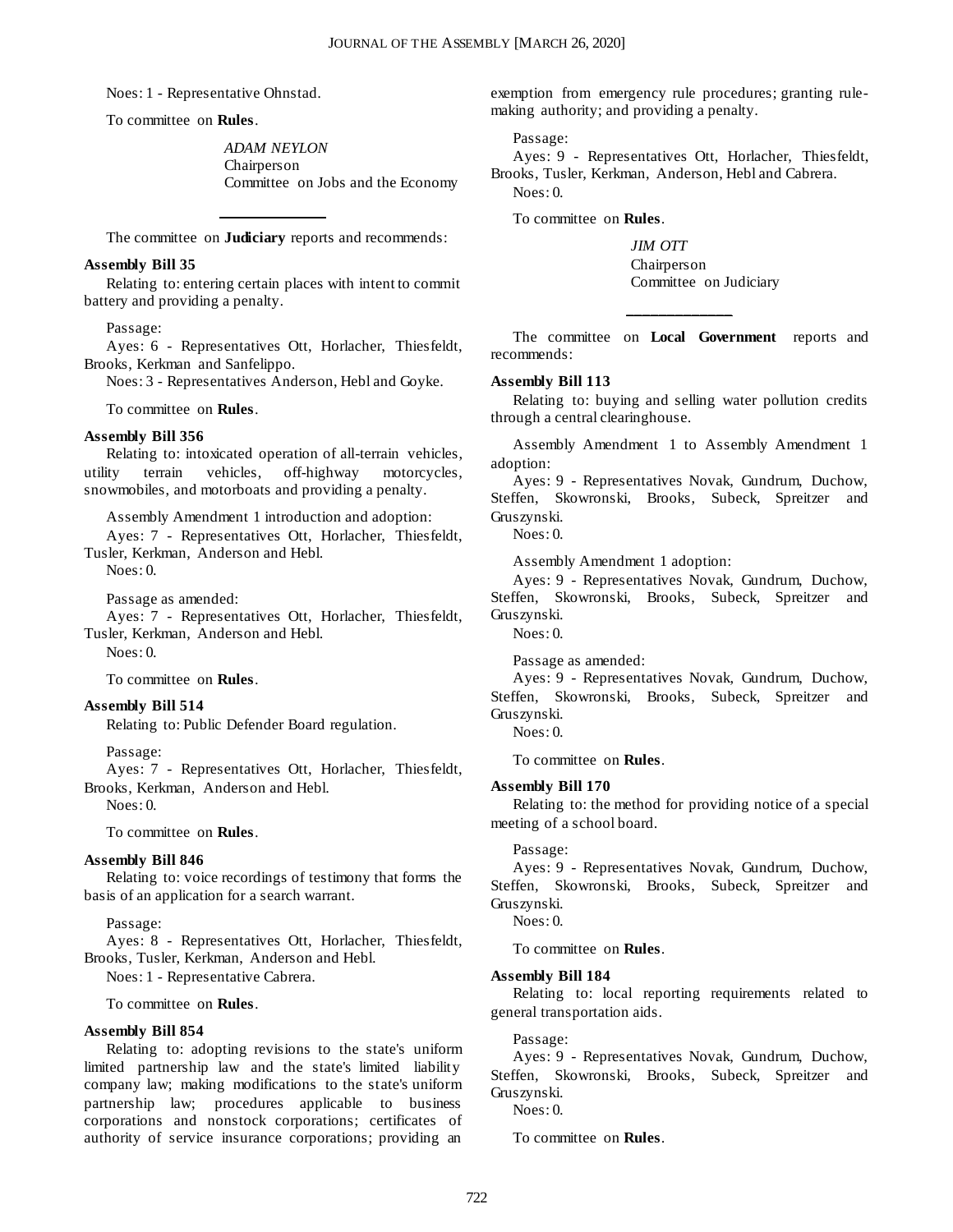#### **Assembly Bill 612**

Relating to: county registration of animal-drawn vehicles.

Assembly Amendment 1 adoption:

Ayes: 6 - Representatives Novak, Gundrum, Duchow, Steffen, Skowronski and Brooks.

Noes: 3 - Representatives Subeck, Spreitzer and Goyke.

Passage as amended:

Ayes: 6 - Representatives Novak, Gundrum, Duchow, Steffen, Skowronski and Brooks.

Noes: 3 - Representatives Subeck, Spreitzer and Goyke.

To committee on **Rules**.

#### **Assembly Bill 838**

Relating to: method for establishing proof of financial responsibility for solid waste facilities owned or operated by a municipality and granting rule-making authority.

Passage:

Ayes: 9 - Representatives Novak, Gundrum, Duchow, Steffen, Skowronski, Brooks, Subeck, Spreitzer and Goyke.  $N$ oes: 0.

To committee on **Rules**.

*TODD NOVAK* Chairperson Committee on Local Government

The committee on **Regulatory Licensing Reform** reports and recommends:

**\_\_\_\_\_\_\_\_\_\_\_\_\_**

#### **Assembly Bill 605**

Relating to: reports on bills requiring occupational licenses.

Assembly Substitute Amendment 1 adoption:

Ayes: 5 - Representatives Horlacher, Ballweg, Allen, Sortwell and Quinn.

Noes: 3 - Representatives Brostoff, L. Myers and Stuck.

Passage as amended:

Ayes: 5 - Representatives Horlacher, Ballweg, Allen, Sortwell and Quinn.

Noes: 3 - Representatives Brostoff, L. Myers and Stuck.

To committee on **Rules**.

*CODY HORLACHER* Chairperson Committee on Regulatory Licensing Reform

The committee on **Science and Technology** reports and recommends:

**\_\_\_\_\_\_\_\_\_\_\_\_\_**

#### **Assembly Bill 264**

Relating to: the use of a surveillance device by an owner of real estate in connection with the sale of the real estate and providing a penalty.

Passage:

Ayes: 9 - Representatives Quinn, Petersen, Allen, Wittke, Schraa, Brandtjen, Neubauer, Anderson and Sargent. Noes: 0.

To committee on **Rules**.

| <b>ROMAINE OUINN</b>     |    |         |     |
|--------------------------|----|---------|-----|
| Chairperson<br>Committee | Ωn | Science | and |
| Technology               |    |         |     |
|                          |    |         |     |

The committee on **State Affairs** reports and recommends:

#### **Assembly Bill 670**

Relating to: increasing the minimum retirement age under the Wisconsin Retirement System; decreasing the minimum break in service for annuitants in the Wisconsin Retirement System who are rehired by a participating employer; and allowing rehired annuitants to elect to not participate in the Wisconsin Retirement System.

Assembly Amendment 1 adoption:

Ayes: 9 - Representatives Swearingen, Tauchen, Jagler, Schraa, Knodl, Kuglitsch, Summerfield, Kulp and Vorpagel. Noes: 5 - Representatives Sinicki, Ohnstad, Stubbs, Cabrera and McGuire.

Passage as amended:

Ayes: 8 - Representatives Swearingen, Tauchen, Jagler, Schraa, Knodl, Kuglitsch, Kulp and Vorpagel.

Noes: 6 - Representatives Summerfield, Sinicki, Ohnstad, Stubbs, Cabrera and McGuire.

To committee on **Rules**.

*ROB SWEARINGEN* Chairperson Committee on State Affairs

The committee on **Substance Abuse and Prevention** reports and recommends:

**\_\_\_\_\_\_\_\_\_\_\_\_\_**

#### **Assembly Bill 862**

Relating to: opioid settlement moneys and creation of opioid settlement trust fund and opioid settlement foundation.

Assembly Substitute Amendment 1 adoption:

Ayes: 6 - Representatives Plumer, Magnafici, Petryk, Hutton, James and Nygren.

Noes: 3 - Representatives Kolste, Sargent and Billings.

Passage as amended:

Ayes: 6 - Representatives Plumer, Magnafici, Petryk, Hutton, James and Nygren.

Noes: 3 - Representatives Kolste, Sargent and Billings.

**\_\_\_\_\_\_\_\_\_\_\_\_\_**

To committee on **Rules**.

*JON PLUMER* Chairperson Committee on Substance Abuse and Prevention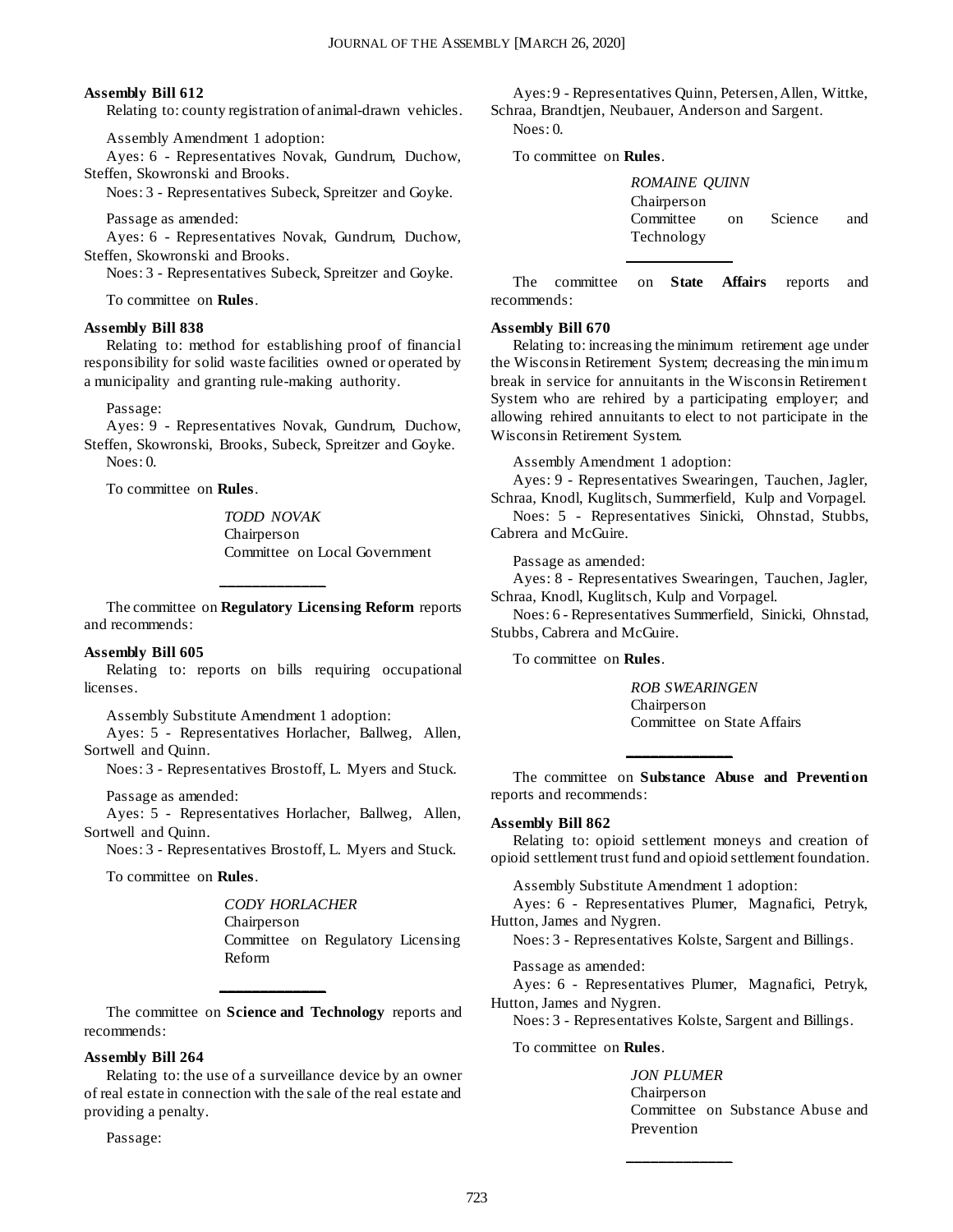The committee on **Transportation** reports and recommends:

#### **Assembly Bill 696**

Relating to: penalties for violations related to the motor vehicle liability insurance requirement, proof of financial responsibility, requirements for registering motor vehicles, operating a vehicle without an operator's license or after suspension or revocation of an operating privilege, making an appropriation, and providing a penalty.

Assembly Amendment 1 adoption:

Ayes: 10 - Representatives Kulp, Thiesfeldt, Sanfelippo, Vorpagel, Murphy, Skowronski, Kolste, B. Meyers, Neubauer and Considine.

Noes: 0.

Assembly Amendment 2 adoption:

Ayes: 10 - Representatives Kulp, Thiesfeldt, Sanfelippo, Vorpagel, Murphy, Skowronski, Kolste, B. Meyers, Neubauer and Considine.

Noes: 0.

Passage as amended:

Ayes: 8 - Representatives Kulp, Spiros, Thiesfeldt, Allen, Sanfelippo, Vorpagel, Murphy and Skowronski.

Noes: 4 - Representatives Kolste, B. Meyers, Neubauer and Considine.

To committee on **Rules**.

*BOB KULP* Chairperson Committee on Transportation

The committee on **Veterans and Military Affairs** reports and recommends:

**\_\_\_\_\_\_\_\_\_\_\_\_\_**

#### **Assembly Bill 664**

Relating to: grants to counties and tribes for veterans services and making an appropriation.

Assembly Amendment 1 adoption:

Ayes: 12 - Representatives Skowronski, VanderMeer, Petryk, Edming, Kurtz, Summerfield, Ott, James, Riemer, Milroy, Sinicki and Haywood.

Noes: 2 - Representatives Allen and Hesselbein.

Passage as amended:

Ayes: 8 - Representatives VanderMeer, Petryk, Edming, Kurtz, Summerfield, Ott, James and Sinicki.

Noes: 6 - Representatives Skowronski, Allen, Hesselbein, Riemer, Milroy and Haywood.

To committee on **Rules**.

*KEN SKOWRONSKI* Chairperson Committee on Veterans and Military Affairs

The committee on **Ways and Means** reports and recommends:

**\_\_\_\_\_\_\_\_\_\_\_\_\_**

#### **Assembly Bill 221**

Relating to: exempting from taxation the pension benefits of certain retired federal employees.

Assembly Amendment 1 adoption:

Ayes: 11 - Representatives Macco, Wittke, Kerkman, Petersen, Kulp, Ramthun, Dittrich, Brooks, Ohnstad, Haywood and McGuire.

Noes: 0.

Passage as amended:

Ayes: 11 - Representatives Macco, Wittke, Kerkman, Petersen, Kulp, Ramthun, Dittrich, Brooks, Ohnstad, Haywood and McGuire.

 $N$ oes: 0.

To committee on **Rules**.

#### **Assembly Bill 717**

Relating to: increasing the net capital loss deduction.

Assembly Amendment 1 adoption:

Ayes: 12 - Representatives Macco, Wittke, Kerkman, Petersen, Kulp, Ramthun, Dittrich, Brooks, Riemer, Ohnstad, Haywood and McGuire.

Noes: 0.

Passage as amended:

Ayes: 8 - Representatives Macco, Wittke, Kerkman, Petersen, Kulp, Ramthun, Dittrich and Brooks.

Noes: 4 - Representatives Riemer, Ohnstad, Haywood and McGuire.

To committee on **Rules**.

*JOHN MACCO* Chairperson Committee on Ways and Means

## **\_\_\_\_\_\_\_\_\_\_\_\_\_ ACTION ON THE SENATE MESSAGE**

#### **Senate Joint Resolution 59**

Relating to: prohibiting the governor from using the partial veto to increase state expenditures (first consideration).

By Senators Craig, Stroebel, Darling, LeMahieu, Tiffany, Fitzgerald, Feyen, Nass, Kooyenga, Kapenga, Wanggaard, Jacque and Bernier; cosponsored by Representatives Kuglitsch, Sanfelippo, August, Skowronski, Gundrum, Quinn, Katsma, Knodl, Brooks, Duchow, Ramthun, Vorpagel, Krug, Brandtjen, James, Sortwell, Allen, Tauchen, Thiesfeldt and Tusler.

To committee on **Rules**.

#### **Senate Bill 47**

Relating to: entering certain places with intent to commit battery and providing a penalty.

By Senators Jacque, Wanggaard, Cowles, Marklein, Nass and Olsen; cosponsored by Representatives Spiros, Kuglitsch, Murphy, Ramthun, Sanfelippo, Skowronski, Wichgers and Zimmerman.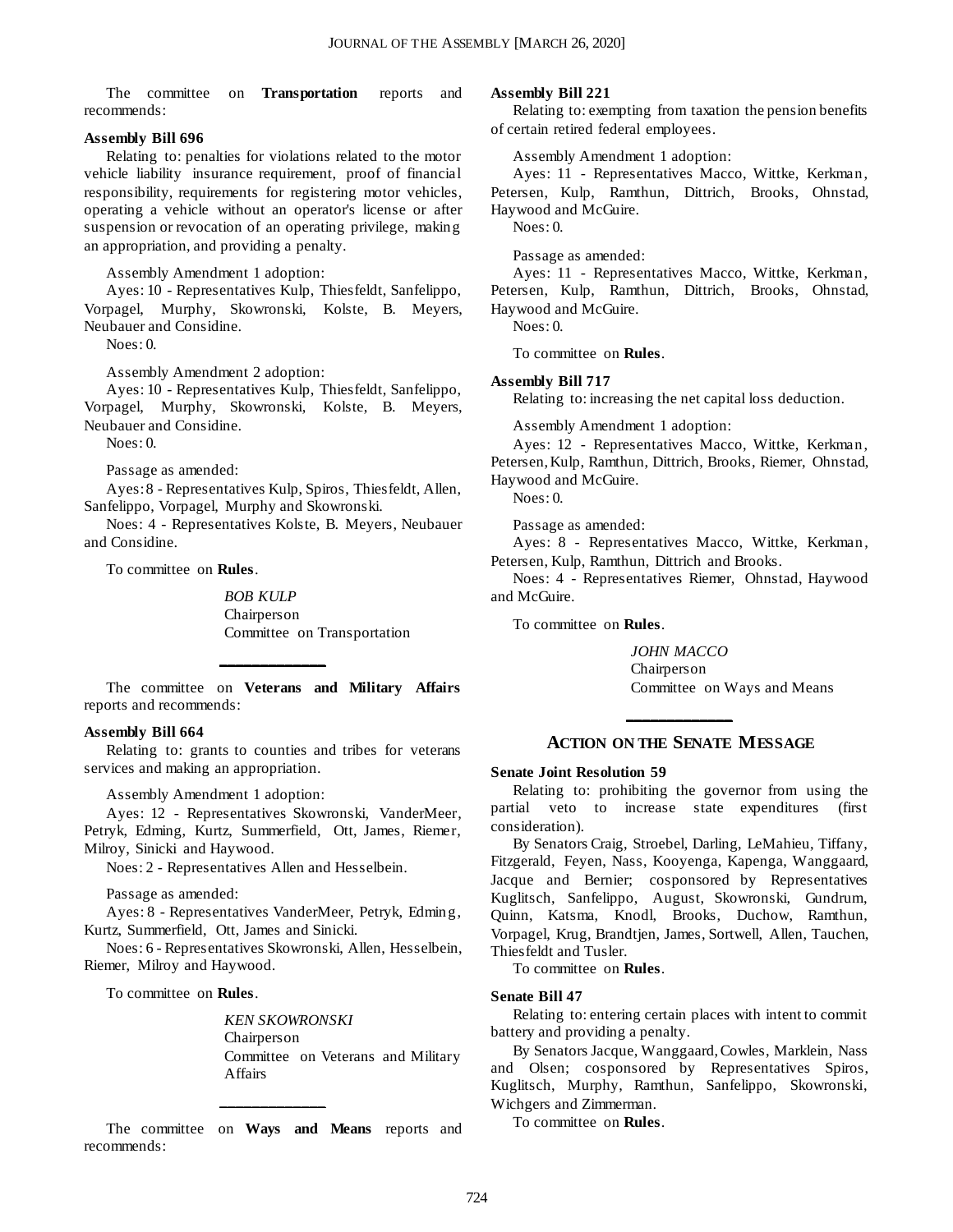#### **Senate Bill 96**

Relating to: actions for excessive property tax assessments.

By **Joint Legislative Council** To committee on **Rules**.

#### **Senate Bill 105**

Relating to: the applicability of the Wisconsin Fair Dealership Law.

By Senators LeMahieu, Bewley, Cowles, Kooyenga, Marklein and Wanggaard; cosponsored by Representatives Steffen, Brooks, Katsma, Subeck, Tittl, Tusler and Vorpagel.

To committee on **Rules**.

#### **Senate Bill 215**

Relating to: time limits for correcting violations found by the environmental compliance audit program.

By Senators Jacque, Cowles and Miller; cosponsored by Representatives Brooks, Brandtjen, Knodl, Kulp, Skowronski, Tusler and Wichgers.

To committee on **Rules**.

#### **Senate Bill 235**

Relating to: stalking.

By Senators Jacque, Carpenter, Larson, Risser and Wanggaard; cosponsored by Representatives Tusler, Stuck, Anderson, Crowley, Kulp, B. Meyers, Mursau, Ohnstad, Ramthun, Sargent, Sinicki, Subeck, C. Taylor, Thiesfeldt and Vruwink.

To committee on **Rules**.

#### **Senate Bill 277**

Relating to: sourcing materials from within the right-ofway of a highway improvement project.

By Senators Tiffany, Craig, Feyen, Jacque, Marklein, Nass, Wanggaard, Stroebel and Bernier; cosponsored by Representatives Sanfelippo, Felzkowski, Brandtjen, Gundrum, Hutton, Knodl, Kuglitsch, Magnafici, Neylon, Ott, Quinn, Ramthun, Thiesfeldt, Wichgers, Plumer and Allen.

To committee on **Rules**.

#### **Senate Bill 300**

Relating to: establishing a tick-borne disease study committee.

By Senators Cowles, Miller, Hansen, Kapenga, Larson, Olsen, Petrowski, Ringhand, Smith and Tiffany; cosponsored by Representatives Mursau, Milroy, Anderson, Crowley, Edming, Gruszynski, Hesselbein, Kulp, B. Meyers, Ohnstad, Ott, Ramthun, Rodriguez, Sargent, Shankland, Sinicki, Snyder, Spreitzer, Tauchen, Thiesfeldt and Tusler.

To committee on **Rules**.

#### **Senate Bill 525**

Relating to: impersonating a public officer, public employee, or employee of a utility and providing a penalty.

By Senators Jacque, Miller and L. Taylor; cosponsored by Representatives Ott, Sargent, Dittrich, Edming, Skowronski, Sinicki and Tusler.

To committee on **Rules**.

#### **Senate Bill 541**

Relating to: reports on bills requiring occupational licenses.

By Senators Kapenga, Craig, Darling, Kooyenga, Stroebel and L. Taylor; cosponsored by Representatives Hutton, Dittrich, Gundrum, Horlacher, Knodl, Kulp, Murphy, Novak, Skowronski, Sortwell, Tusler and Thiesfeldt.

To committee on **Rules**.

#### **Senate Bill 690**

Relating to: biennial reports regarding fees charged by executive state agencies.

By Senators Bernier and Stroebel; cosponsored by Representatives Allen, Steffen, Kulp, Ramthun, Brooks, Dittrich, Wichgers, Knodl, Tusler and Gundrum.

To committee on **Rules**.

#### **Senate Bill 764**

Relating to: modifying an administrative rule of the Department of Safety and Professional Services regarding renewal of a registered electrician enrollment for a youth apprentice.

By Senators Feyen and Jacque; cosponsored by Representatives Schraa and Petryk.

To committee on **Rules**.

#### **Senate Bill 769**

Relating to: theft of a vehicle; victim impact panels; increased penalties for reckless driving; increased penalties for fleeing an officer; and providing a penalty.

By Senators Kapenga, Kooyenga, Fitzgerald, Craig, Darling, Feyen, Nass, Stroebel and Wanggaard; cosponsored by Representatives Hutton, Sanfelippo, Knodl, Edming, Gundrum, James, Kuglitsch, Neylon, Ramthun, Rodriguez, Skowronski, Tittl, Wichgers and Dittrich.

To committee on **Rules**.

#### **Senate Bill 771**

Relating to: grants to political subdivisions for additional policing and strategic planning to combat crime and making an appropriation.

By Senators Darling, Fitzgerald and Wanggaard; cosponsored by Representatives Ott, Knodl and Sanfelippo. To committee on **Rules**.

#### **Assembly Bill 285**

Relating to: bidding procedures for highway improvements.

By Representatives Sanfelippo, Brandtjen, Dittrich, Gundrum, Hutton, Jagler, Knodl, Kuglitsch, Magnafici, Neylon, Ott, Quinn, Ramthun, Sortwell, Tusler, Wichgers and Plumer; cosponsored by Senators Craig, Jacque, Nass, Stroebel and Bernier.

To committee on **Rules**.

## **\_\_\_\_\_\_\_\_\_\_\_\_\_ COMMUNICATIONS**

March 25, 2020

Patrick E. Fuller Assembly Chief Clerk 17 West Main Street, Suite 401 Madison, WI 53703

Dear Chief Clerk Fuller: